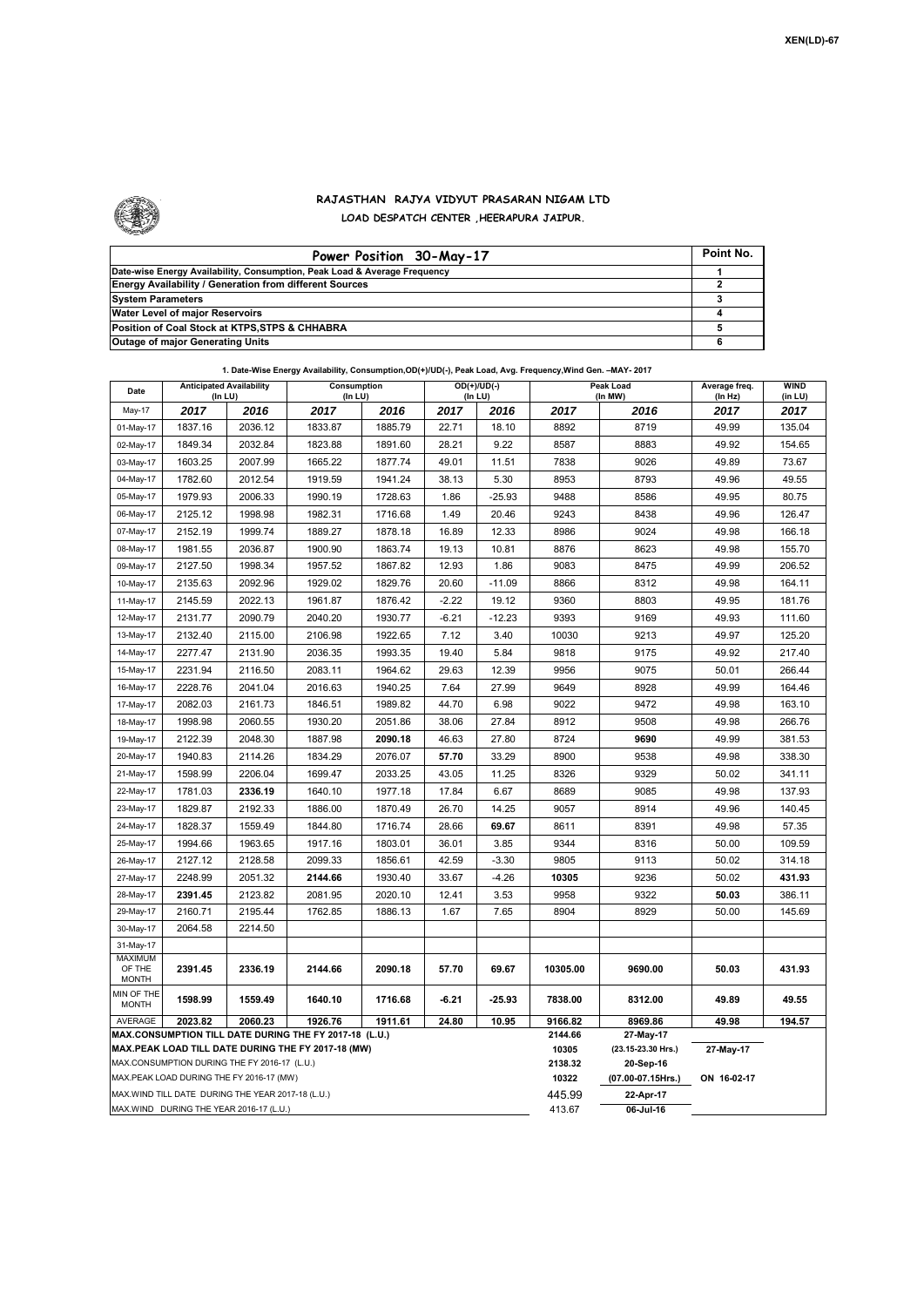## **Prior assessment of Avail. For next Day Prior assessment of Avail. Actual Energy Received 1** KTPS (1240/1240) 262.00 259.00 225.35 **2** STPS (1500/1500)<br> **3** DHOLPUR GAS CCPP (330/330)<br> **55.00** 68.00 68.00 51.78 **3** DHOLPUR GAS CCPP (330/330) 0.00 0.00 0.00 **4** RAMGARH (273.5/273.5) 42.00 1.00 18.68<br> **5** RAPP-A(200/200) 38.00 38.00 38.92 **5** RAPP-A(200/200) **38.00** 38.00 38.00 **38.00 6** MAHI (140/140) 0.00 0.00 0.00 **7** CHAMBAL (RPS+JS) (135.5/271) 0.00 0.00 0.00 0.00 0.00 **8** GIRAL LIGNITE (250/250) 0.00 0.00 0.00 0.00<br> **9** CHHABRA TPS 1000/1000) 0.00 108.00 108.00 0.07 **9** CHHABRA TPS 1000/1000) 108.00<br>**10** ADANI (TPS) + KALISINDH (TPS) 108.00 **10** ADANI (TPS) + KALISINDH (TPS) (1200+1200/1320+1200) 564.00 560.00 459.51 11 | WIND FARM (3980.40/4119.15)  $\vert$  120.00 300.00 145.69 12 SOLAR POWER(737.70/1295.70) 0.00 0.00 0.00 0.00 **13** CAPTIVE POWER PLANTS 0.00 0.00 0.00 0.00 **14** REGIONAL (INTRA STATE) O.A.(VLTPS) 0.00 0.00 0.00 0.00 0.00 15 OPEN ACCESS -67.51 -59.13 -59.13<br>16 BIOMASS – (101.95/119.25) -6.00 -6.14 **BIOMASS – (101.95/119.25)** 17 BARSINGHSAR LTPS(250/250) 26.00 26.00 23.81 18 RAJWEST (1080/1080)<br>**18 RAJWEST (1080/1080)** 201.00 201.00 201.00 144.30<br>**1354.49 1504.87 1146.12 TOTAL (A) : 1-18 1354.49 1504.87 19** BBMB COMPLEX a) BHAKRA(230.79/1516.3) 20.15 20.15 19.86 20.19<br>b) DEHAR (198/990) 23.20 23.44 23.36 b) DEHAR (198/ 990) c) PONG (231.66/396) 16.71 16.71 14.88 17.47 **TOTAL : a TO c** 60.06 58.18 61.02 **20** CENTRAL STATIONS d) SINGRAULI (300/2000) 79.78 59.42 52.99<br>e) RIHAND (310.24/3000) 94.83 75.26 64.05  $(310.24/3000)$ f) UNCHAHAR-I(20/420) 2.42 g) UNCHAHAR-II& III(61/630) 6.91 10.40 9.83 h) INDIRA GANDHI STPS(JHAJHAR) 0.00/1500) 0.00 0.00 0.00 0.00 0.00 0.00 i) NCTPS DADRI St-II (43.22/980) + DADRI-TH 4.59 4.59 3.05 4.12 j)|DADRI GAS (77/830) 0.07 4.02 4.38<br>k)|ANTA (83.07/419) 0.00 0.00 0.00 k) ANTA (83 07/419) 0 00 0 00 0 00 **(In LU) S.No. Sources Available to Rajasthan / Installed Capacity as on 30.09.2016 (In MW) 29-May-17** ANTA (83.07/419)0.000.000.00l) AURAIYA (61.03/663) 0.11 3.38 3.79 m) NAPP (44/440) 9.36 9.17 9.17 n) RAPP-B (125/440) 30.32 30.32 30.32 o) RAPP-C (88/440) 20.00 20.00 20.00 p) SALAL (20.36/690) 4.26 4.26 4.22<br>q) URI (70.37/720) 4.22 16.73 16.73 16.73 q) URI (70.37/720) 16.73 16.73 16.73 r) TANAKPUR (10.86/94) 0.90 1.00 1.33<br>s) CHAMERA – (105.84/540) 25.12 25.12 25.12 25.12  $\overline{s}$ ) CHAMERA –I (105.84/540) t) CHAMERA-II (29.01/300) 6.47 6.98 6.47 u) CHAMERA-III (25.21/231) 6.07 6.07 6.05 6.05 6.05 v) DHAULIGANGA (27/280)  $\begin{array}{|c|c|c|c|c|c|c|c|c|} \hline \rule{0pt}{12pt} & 3.56 & 3.56 & \multicolumn{2}{c|}{3.54} \\\hline \end{array}$ w) DULHASTI (42.42/390) 10.11 10.11 10.11 10.11 10.11 10.11 x) SEWA (13/120) 2.17 2.71 2.71 y) NJPC (112.00/1500)+RAMPUR(31.808/412.02) z) TEHRI (75/1000) 5.93 5.63 4.74<br>a) KOTESHWR (33.44/400 ) + PARBATI3 (56.73/520) 20.34 20.40 20.40 26.15 aa) KOTESHWR (33.44/400) + PARBATI3 (56.73/520) ab) TALA 1.04 1.02 1.02 ac) MUNDRA UMPP (380/4000)  $\begin{array}{|c|c|c|c|c|c|c|c|} \hline \rule{0pt}{12pt} & \rule{0pt}{2pt} & \rule{0pt}{2pt} & \rule{0pt}{2pt} & \rule{0pt}{2pt} & \rule{0pt}{2pt} & \rule{0pt}{2pt} & \rule{0pt}{2pt} & \rule{0pt}{2pt} & \rule{0pt}{2pt} & \rule{0pt}{2pt} & \rule{0pt}{2pt} & \rule{0pt}{2pt} & \rule{0pt}{2pt} & \rule{0pt}{2pt} & \rule{0pt}{2pt} & \rule{0pt}{2$ ad) SASAN **(372/3960)** 70.57 59.05 37.65<br>ae) FRKKA+KHLGN+TLCHR (70.18/3940) 20.65 19.47 10.23 ae) FRKKA+KHLGN+TLCHR (70.18/3940) af) URS POWER(DADRI TH-I) 0.00 0.00 0.00 TOTAL SCHEDULE(a TO af) 571.36 525.72 489.34 LOSSES -14.95 -12.83 -17.22 NET SCHEDULED **556.41 512.89 472.12 21** BILATERAL (REG.) EXCL. BANKING 24.21 24.21 24.21 **22** BANKING 0.00 0.00 0.00 **23** BILATERAL(INTER-REG.). EXCLUDING (ISOA & BANKING) 63.23 47.44 59.60 **24** INTER STATE OPEN ACCESS (BILATERAL+IEX) 67.51 59.13 59.13 **25 INDIAN ENERGY EXCHANGE -1.27 0.000 0.000** 0.00 **TOTAL(B): (19 TO 25) 710.08 655.83 615.06** TOTAL GENERATION (A +B) : 1 TO 25 **1761.18**<br>
OVER DRAWAL (+)(INDER DRAWAL (-) 1 67 OVER DRAWAL (+)/UNDER DRAWAL (-) **GRAND TOTAL 2064.58** 2064.58 2160.71 1762.85 LAST YEAR *2214.50 2195.44 1886.13*

## **2.Anticipated Availability/Generation From Different Sources**